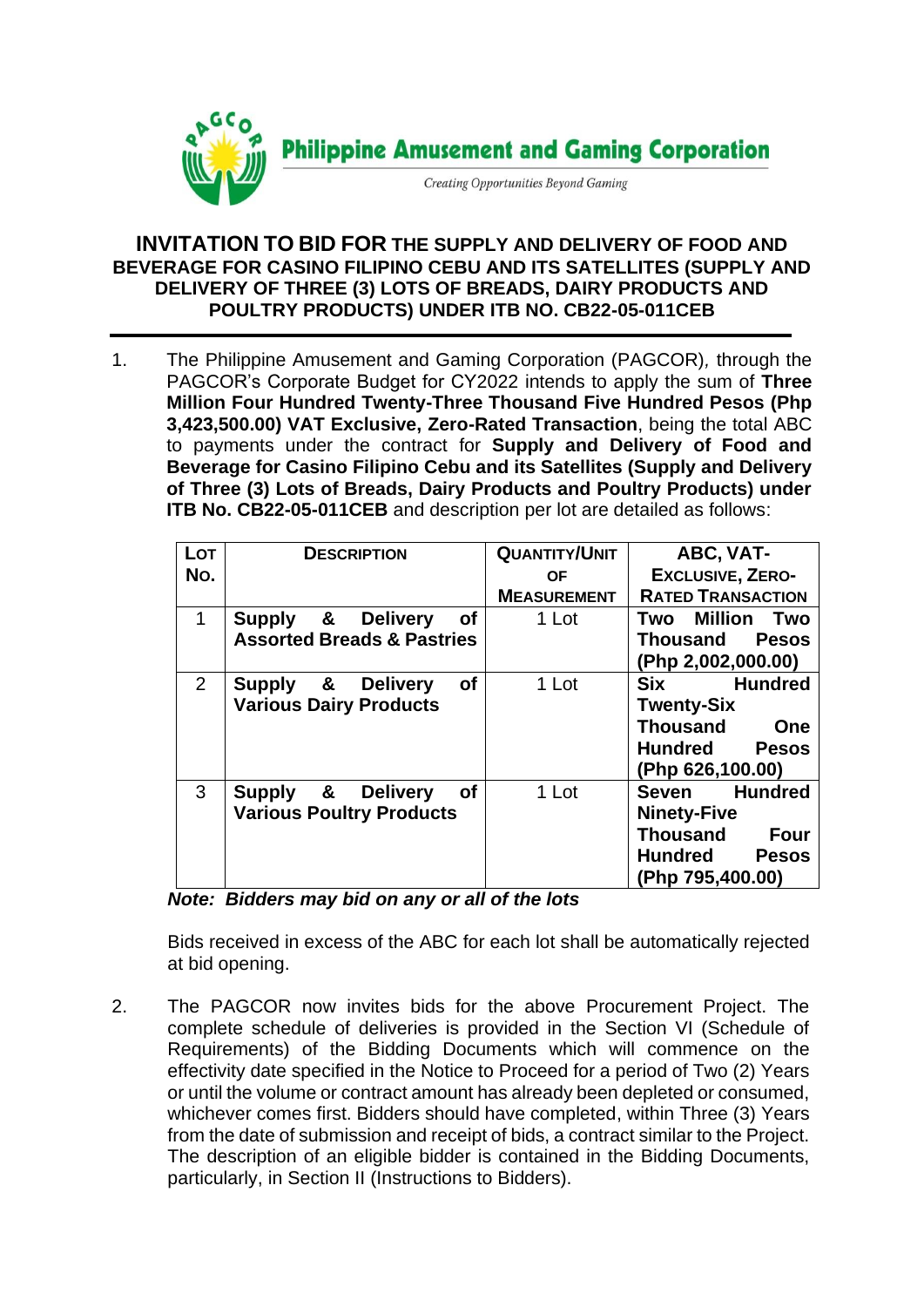3. Bidding will be conducted through open competitive bidding procedures using a non-discretionary "*pass/fail*" criterion as specified in the 2016 revised Implementing Rules and Regulations (IRR) of Republic Act (RA) No. 9184.

Bidding is restricted to Filipino citizens/sole proprietorships, partnerships, or organizations with at least sixty percent (60%) interest or outstanding capital stock belonging to citizens of the Philippines, and to citizens or organizations of a country the laws or regulations of which grant similar rights or privileges to Filipino citizens, pursuant to RA No. 5183.

- 4. Prospective Bidders may obtain further information from PAGCOR and interested bidders may inspect and obtain further information from the Procurement Section (PS), acting as the BAC Secretariat, of PAGCOR and/or inspect the Bidding Documents at the 3rd Floor, Casino Filipino-Cebu, Waterfront Cebu City Hotel and Casino, 1 Salinas Driver, Lahug, Cebu City during office hours of PAGCOR from 9:00 a.m. to 5:00 p.m.
- 5. A complete set of Bidding Documents may be acquired by interested Bidders starting on **May 16, 2022** until **June 8, 2022** from the given address and website(s) below upon payment for the Bidding Documents, pursuant to the latest Guidelines issued by the GPPB, based on the following schedule:

| <b>Approved Budget for the Contract</b> | <b>Cost of Bidding Documents</b><br>(in Philippine Pesos) |
|-----------------------------------------|-----------------------------------------------------------|
| More than 500,000.00 up to 1 Million    | 1,000.00                                                  |
| More than 1 Million up to 5 Million     | 5,000.00                                                  |

PAGCOR shall allow the bidder to present its proof of payment for the fees either in person, by facsimile, or through electronic means.

Prospective bidders may also download the Bidding Documents free of charge from **[www.pagcor.ph](http://www.pagcor.ph/)** and **www.philgeps.gov.ph** and may be allowed to submit bids provided that bidders pay the applicable fee of the Bidding Documents not later than the deadline for the submission and receipt of bids.

In effecting payment for the Bidding Documents, prospective bidders shall present either the Payment Slip, which may be secured from the PD, or a copy of this Invitation to Bid (ITB) to PAGCOR's Cashier, 3<sup>rd</sup> Floor, Casino Filipino-Cebu, Waterfront Cebu City Hotel and Casino, 1 Salinas Driver, Lahug, Cebu City.

6. The PAGCOR will l hold a **Pre-Bid Conference on May 26, 2022, Thursday,**  3:00pm at the 3<sup>rd</sup> Floor Conference Room, Casino Filipino-Cebu, Waterfront Cebu City Hotel and Casino, 1 Salinas Drive, Lahug, Cebu City **or through Video Conference via Zoom platform**, which shall be open to prospective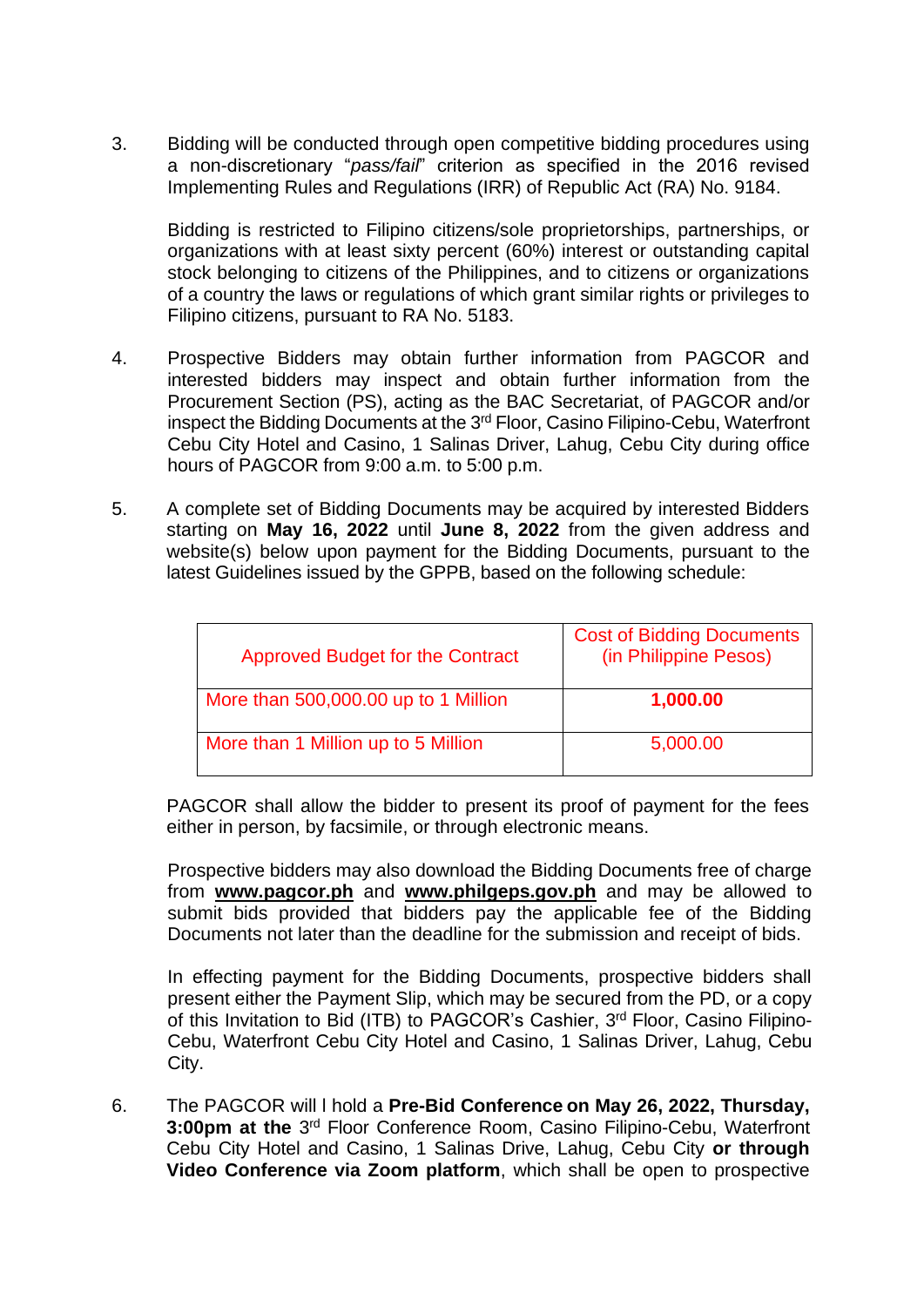bidders. You may send the request for provision of Zoom Meeting credentials thru [RamahdynaJezza.Conejos@pagcor.ph](mailto:RamahdynaJezza.Conejos@pagcor.ph) before the scheduled meeting**.**

- 7. Bids must be duly received by the BAC Secretariat through manual submission on or before June 8, 2022 (Wednesday), 2:00pm at the 3<sup>rd</sup> Floor Conference Room, Casino Filipino-Cebu, Waterfront Cebu City Hotel and Casino, 1 Salinas Driver, Lahug, Cebu City. Late bids shall not be accepted.
- 8. All Bids must be accompanied by a bid security in any of the acceptable forms and in the amount stated in **ITB Clause 14**.
- 9. Bid opening shall be on **June 8, 2022 (Wednesday), 2:00pm** onwards at the 3<sup>rd</sup> Floor Conference Room, Casino Filipino-Cebu, Waterfront Cebu City Hotel and Casino, 1 Salinas Driver, Lahug, Cebu City. Bids will be opened in the presence of the bidders' representatives who choose to attend the activity.
- 10. Bidders shall bear all costs associated with the preparation and submission of their bids, and PAGCOR will in no case, be responsible or liable for those costs, regardless of the conduct or outcome of the bidding process.

Bidders should note that PAGCOR will only accept bids from those that have paid the applicable fee for the Bidding Documents.

PAGCOR assumes no responsibility whatsoever to compensate or indemnify bidders for any expenses incurred in the preparation of their bids.

In accordance with Government Procurement Policy Board (GPPB) Circular 06- 2005 - Tie-Breaking Method, the Bids and Awards Committee (BAC) shall use a non-discretionary and non-discriminatory measure based on sheer luck or chance, which is "DRAW LOTS," in the event that two (2) or more bidders have been post-qualified and determined as the bidder having the Lowest Calculated Responsive Bid (LCRB) to determine the final bidder having the LCRB, based on the following procedures:

- a) In alphabetical order, the bidders shall pick one rolled paper.
- b) The lucky bidder who would pick the paper with a "CONGRATULATIONS" remark shall be declared as the final bidder having the LCRB and recommended for award of the contract.
- 11. The PAGCOR reserves the right to reject any and all bids, declare a failure of bidding, or not award the contract at any time prior to contract award in accordance with Sections 35.6 and 41 of the 2016 revised IRR of RA No. 9184, without thereby incurring any liability to the affected bidder or bidders.